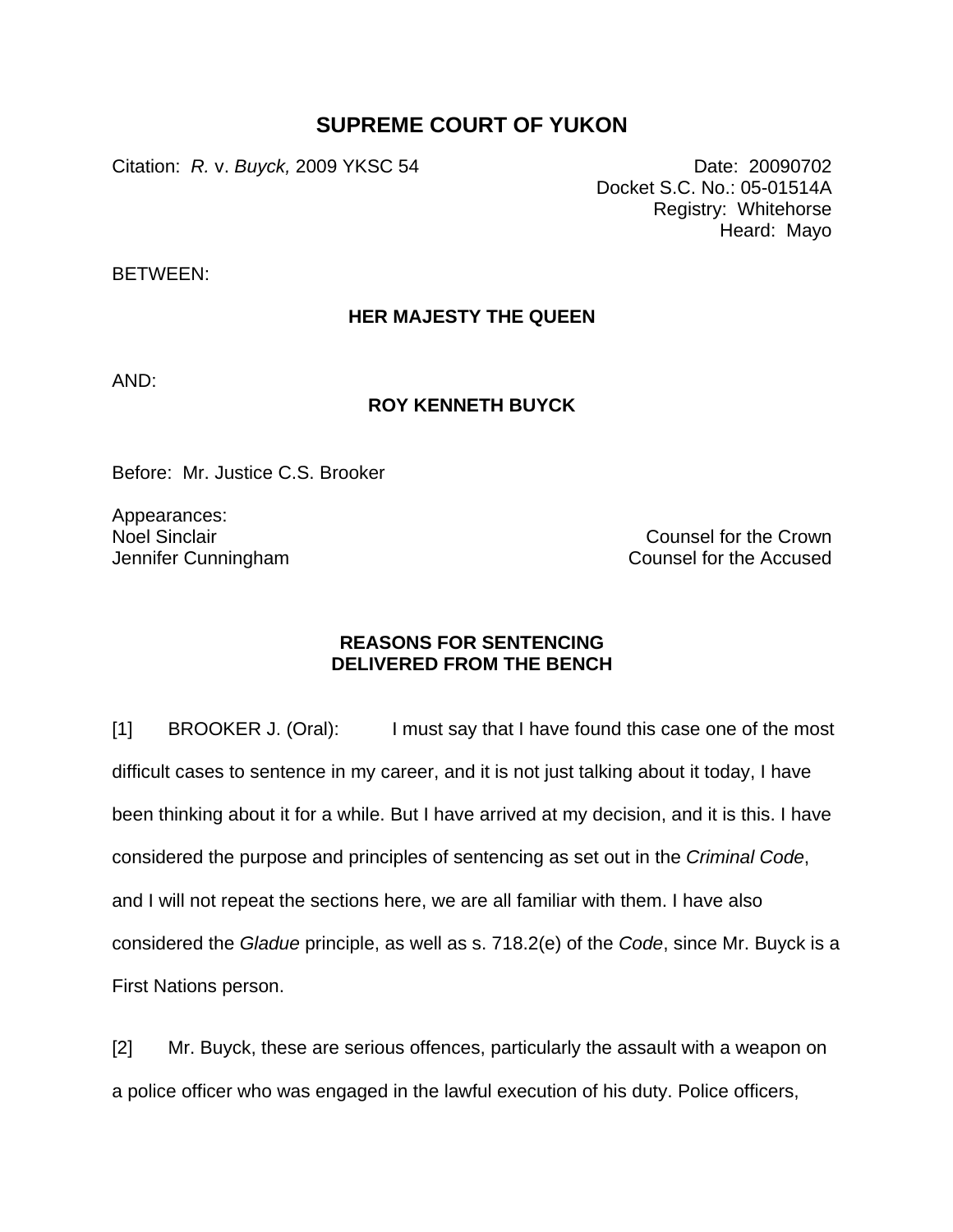particularly in smaller communities, are entitled to the full protection of the law as they go about their duties, often under trying circumstances. I adopt the comments from Justice Jessup in *R* v. *MacKay*, [1970] O.J. No. 920, quoted in *R.* v. *McKenzie*, [1990] O.J. No. 2658, as follows:

> It is not to be expected that a police officer is to be subjected to physical assaults in the execution of his duty for the protection of the public at large. Nor is it any part of the duty of policemen to adopt discretion in place of valour in the discharge of their duties in the many hazardous circumstances in which they have to act. In my view it is of the utmost importance that this Court express its deep disapproval of the conduct of people in assaulting police officers, and it is our duty and responsibility to protect the police who carry on their function for the protection of all of us.

[3] As was made clear in the arguments and submissions made before me, your actions that night may have resulted in very different and far more serious consequences, either with the constable being injured if you had connected with the shovel, or you being shot if the officer had drawn his pistol and been obliged to use it, but he should never have been placed in that position to start with.

[4] According to the precedents that have been referred to me, generally, a term of imprisonment in jail or a penitentiary is mandated for this type of offence. So I have looked at that, and certainly that is my initial reaction, that you should be subjected to a term of imprisonment in jail. So I have looked at the circumstances which might have a bearing on that initial impulse on my part.

[5] First, let us look at the aggravating circumstances in this case, and we have the following: the person you assaulted was a police officer; he was engaged in the lawful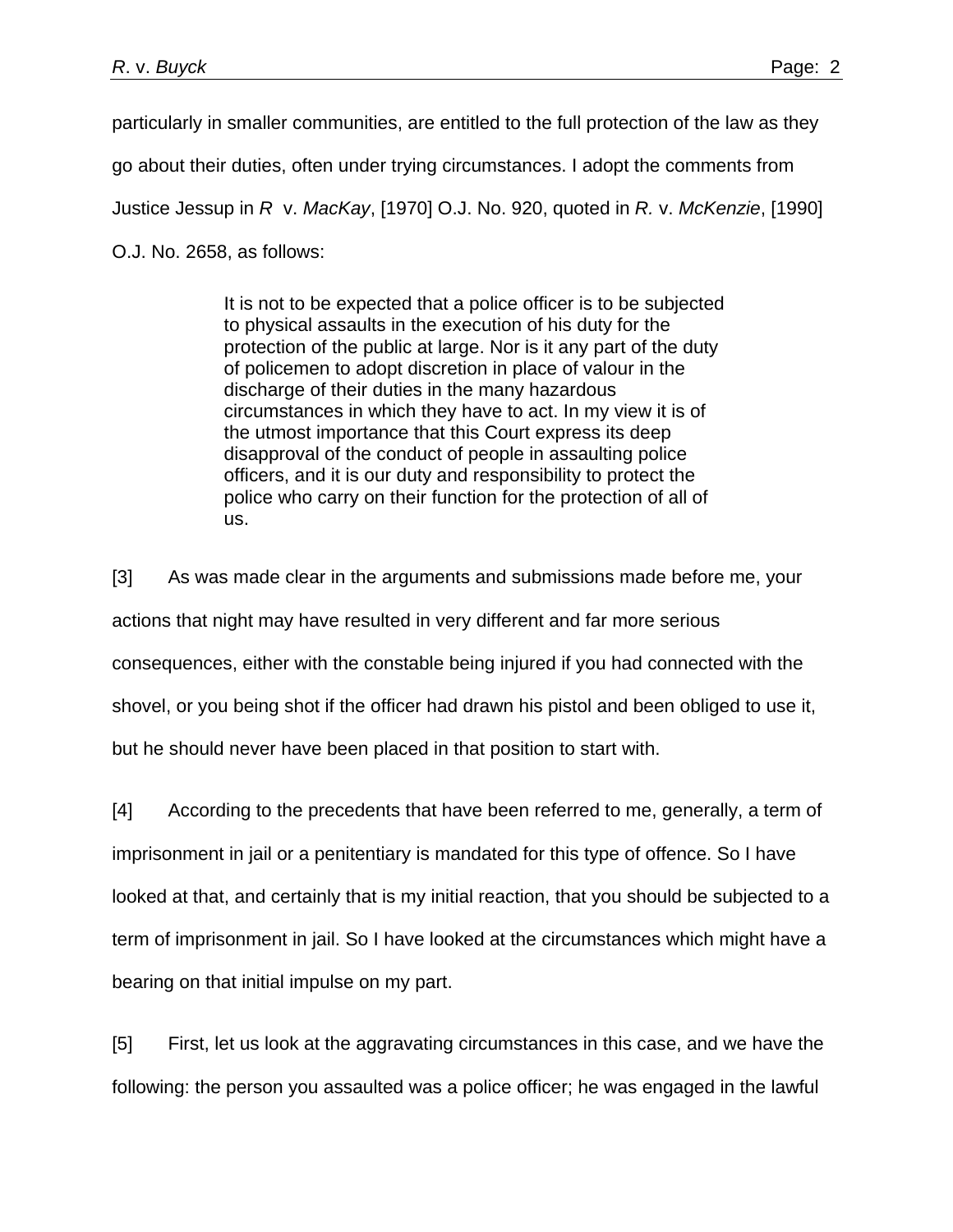execution of his duty, that is to say arresting you; and the third aggravating factor is that you have a significant prior record which includes similar types of offences.

[6] Then I have looked to see what mitigating factors there are in this case, and I note the following. Firstly, your record is dated. You have managed to keep out of trouble since you stopped drinking more than ten years ago, and thus this offence appears to be an aberration, since you have turned your life around by stopping drinking. Second, it is fortunate that the constable was not hurt. The shovel, although swung at the officer, did not connect. Third, and this is significant, you turned yourself in to the police shortly after the incident. Fourth, you have some community support, as evidenced by the letters submitted and marked as an exhibit, as well as the people that have spoken today on your behalf. Fifth, you are a single parent and sole provider for your daughter. Sixth, you provide constant support for your aging mother, an elder. Seventh, you are gainfully employed. Eighth, you were subjected to some significant pre-trial conditions with respect to your release, the most significant of which is that you were, for a period of approximately three months, as I understand it, prevented from living in your hamlet of Mayo. Lastly, and this is mitigating in the sense of a somewhat neutral factor in the sense that it is not because of you or in spite of you, but the fact remains that these offences took place three and a half years ago. So there is a certain timeliness element to whatever I do today.

[7] For these offences the Crown seeks a prison term for you of 16 to 18 months, followed by probation. The defence, on the other hand, seeks a conditional sentence of six months followed by one year of probation. I repeat what I said at the very beginning, I have given this matter earnest and much consideration, not just since today, but,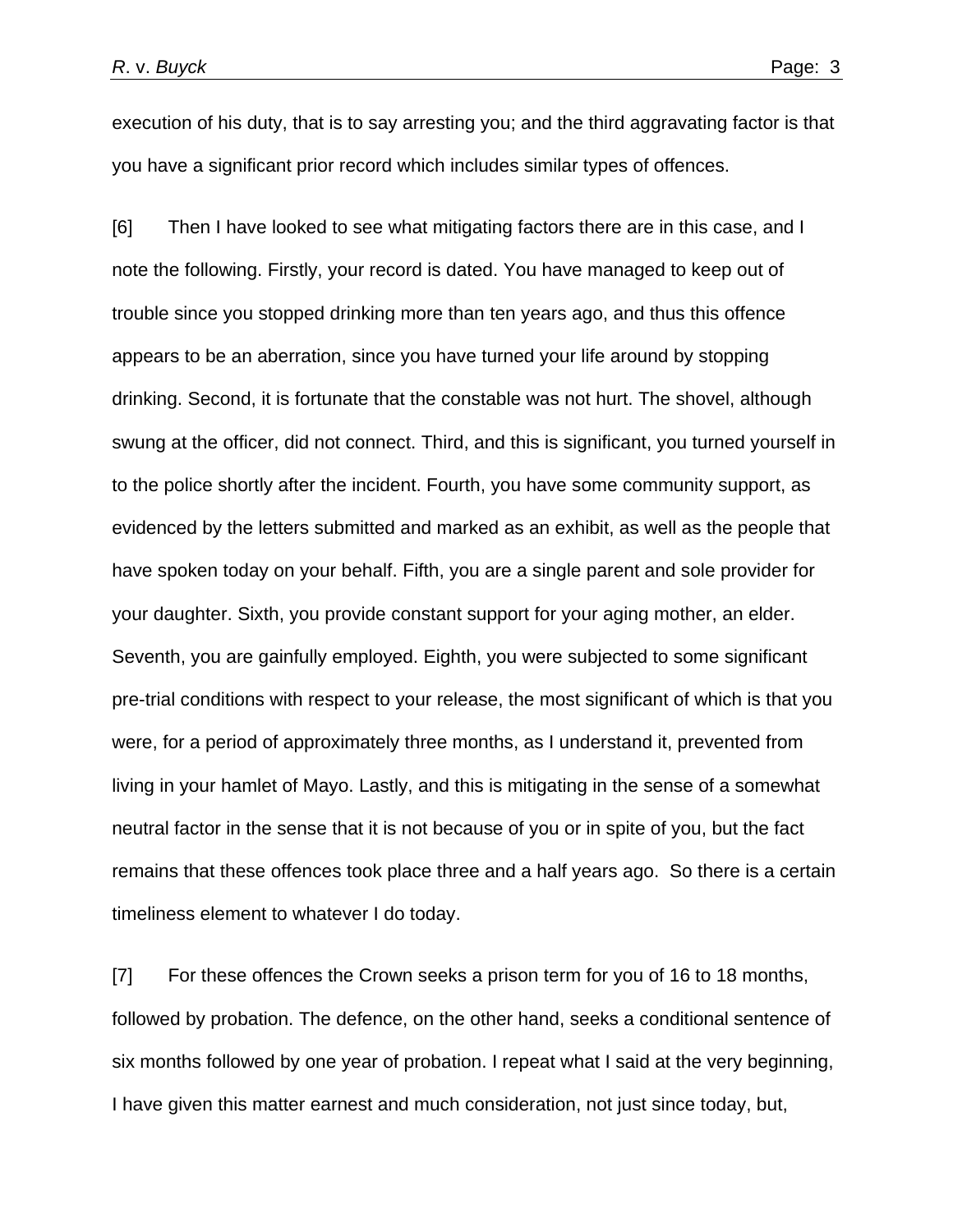indeed, since your conviction.

[8] There is much merit in the Crown's submission that the sentence must reflect significant denunciation because this is a small community, people know what happened, and if you are seen to get a light sentence and are spared jail, everyone in the community will know of it and it may make it more difficult for the RCMP to do their job, which is already, I am sure, difficult enough. There is also much merit in the defence counsel's submission that there can in fact be a greater effect on the community if you are allowed to serve your sentence in the community under strict conditions, because your presence in the community under strict conditions is a constant reminder to the community of the cost of such criminal conduct.

[9] Since the defence is looking for a conditional sentence, I am required to examine whether or not the preconditions for a conditional sentence are met. I start by noting that the Crown does not seek a jail sentence of more than 18 months, and as that is under the two-year period and I do not propose to impose a sentence greater than two years, that precondition for a conditional sentence order is met.

[10] The second precondition is that I be satisfied that serving a sentence in the community would not endanger the safety of the community. Having regard to the representations made to me by Chief Mervyn, as well as the fact of Mr. Buyck's otherwise good behaviour for the last ten years, I am satisfied that this condition is met, and I say this in spite of the pre-sentence report assessment which seems to suggest, perhaps, otherwise. But without more explanation, I do not find that particularly helpful in the face of the actual *viva voce* -- it is not evidence, but the actual representations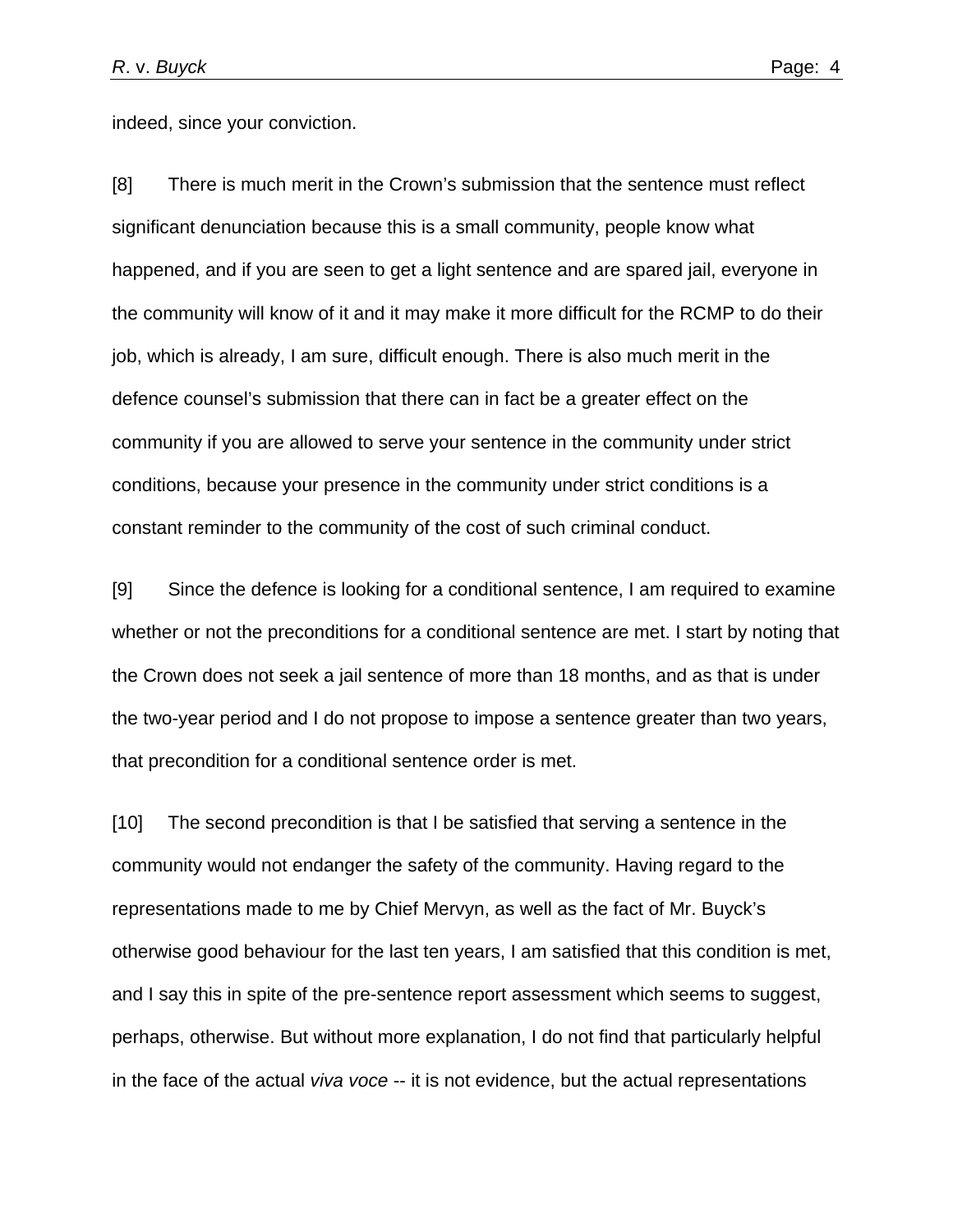made to me by the Chief on behalf of the community.

[11] Here I have two options before me, realistic options. Do I send you to jail for a period which would probably be in the area of nine to 12 months, or do I sentence you to a term of imprisonment to be served in the community for a longer period of time, since serving a sentence in the community is not generally regarded as being as onerous as jail, although some might argue that? After earnest consideration I have decided to impose a sentence to be served in the community. I am satisfied that it could be crafted to demonstrate to one and all the Court's denunciation of your criminal conduct and I am satisfied it could be crafted in such a fashion as to act as a deterrence to others who may be thinking of repeating it.

[12] I have decided on a conditional sentence order for the following reasons. First, it is quite obvious to me that the accused has strong community support, as evidenced by Chief Mervyn's comments, as well as the others who spoke, as well as the letters that were filed as exhibits. Second, sending Mr. Buyck off to jail will have a serious negative impact on two innocent bystanders, as it were: Mr. Buyck's daughter, who he is raising as a single parent, and his mother, who relies on his daily assistance. Third, I think there is a better chance of Mr. Buyck getting the treatment he requires through the itinerant programs available in the community rather than in prison. Fourth, Mr. Buyck has been gainfully employed at the mine since April 1, 2009. Going to prison now will mean the end of that employment, and he might not be able to get it back. With a conditional sentence order Mr. Buyck will be able to maintain his employment and be a self-sufficient and productive member of this community.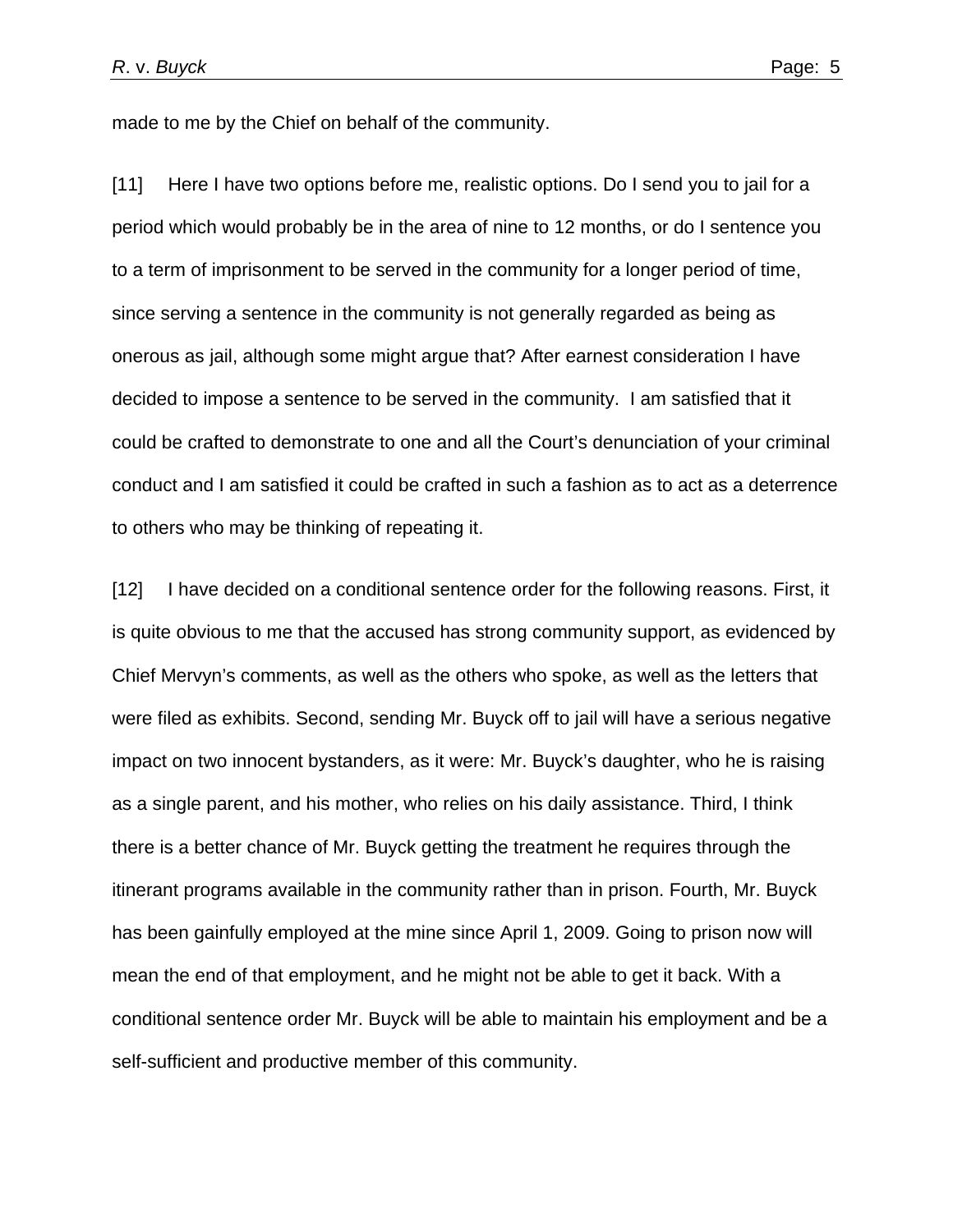[13] Therefore, Mr. Buyck - stand up - on the charge of assault with a weapon I sentence you to a term of imprisonment of 18 months to be served in the community under the conditions of a conditional sentence order which I will outline shortly. On the charge of escaping lawful custody I sentence you to two months imprisonment to be served in the community, and to be served concurrently with the sentence for assault with a weapon. Following the 18-month term of imprisonment in the community you will serve a further 12 months under a probation order. You can sit down.

[14] The terms of the conditional sentence order, aside from the statutory terms which the counsel will go over with you, are these; and, counsel, I am prepared to entertain any other suggestions you might have, but these are the ones that I have decided on:

1. You will report to a probation officer (sic) at the first opportunity -- And since I do not know when that is, I have said:

-- and, in any event, no later than seven days from today.

I assume there will be a probation officer in this community within seven days?

[15] MR. SINCLAIR: He can phone-in report as well.

[16] THE COURT: Okay, so do it by phone.

Thereafter you will report to your probation officer when and in the manner that he or she directs.

2. You will take and complete all treatment programs and counselling that your probation officer directs, including anger management programs and counselling.

3. You will complete 200 hours of community service such as your probation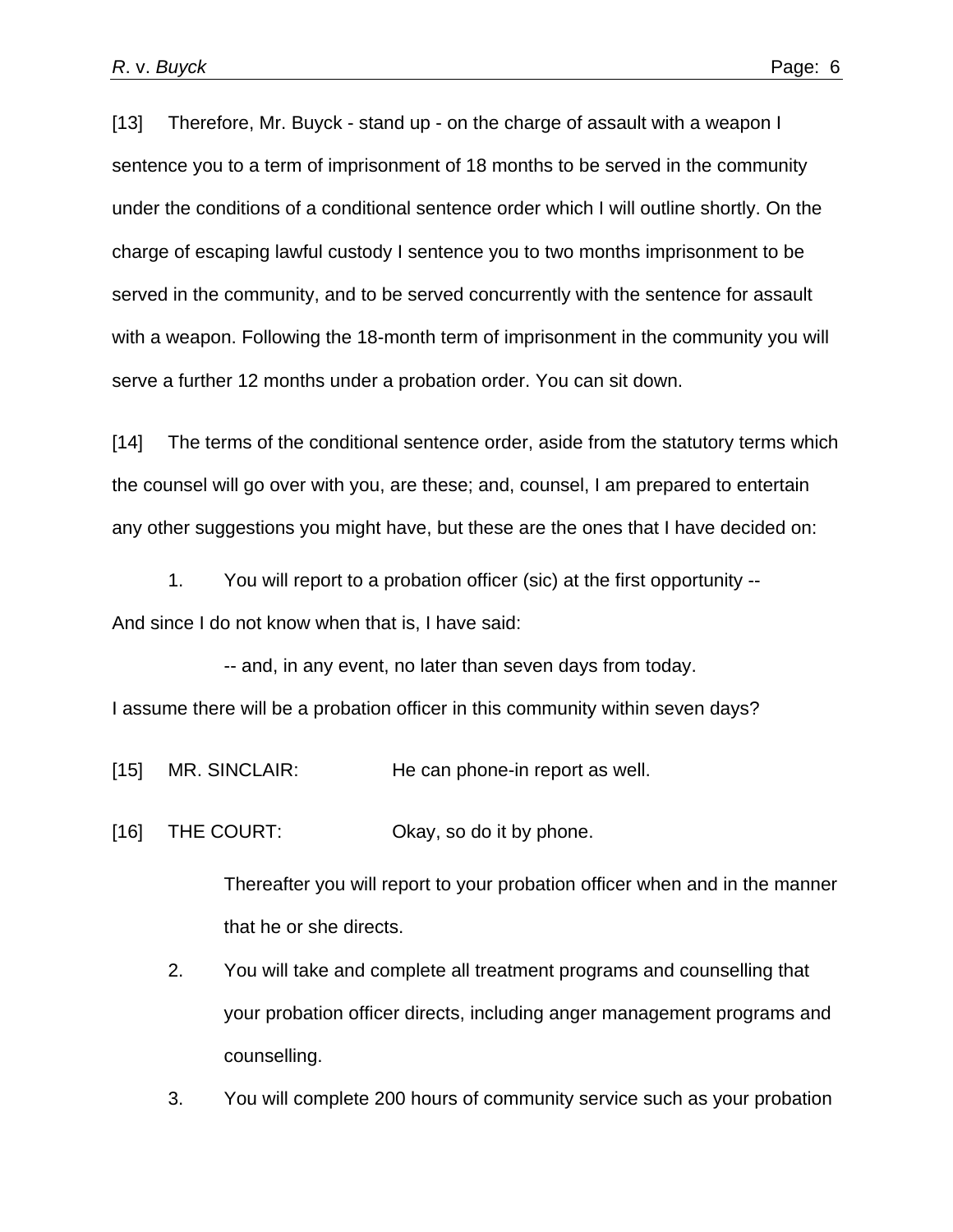officer directs.

4. You will reside in Mayo at --

And I do not know the address of his home.

[Discussion re address of accused]

[17] MS. CUNNINGHAM: He does not have a house number; he has a PO box and he lives on Duncan Street.

[18] THE COURT: On Duncan Street.

4. You will reside in your home on Duncan Street, your present, existing home, or such other address as your probation officer may permit in writing in advance.

If for some reason there is a reason to move.

- 5. Within 30 days of today's date you will provide to Constable Rollie Smith a written letter of apology for your actions on the night in question, and you can deliver a copy to your probation officer and a copy to the RCMP detachment, who will then forward it on to Constable Smith.
- 6. You will refrain absolutely from the purchase, possession or consumption of alcohol or non-prescription drugs.

That includes marihuana, unless someone can give you a prescription for it; I do not think they can.

7. You will use your best efforts to continue to be employed.

In other words, I am making this order understanding that you are presently employed.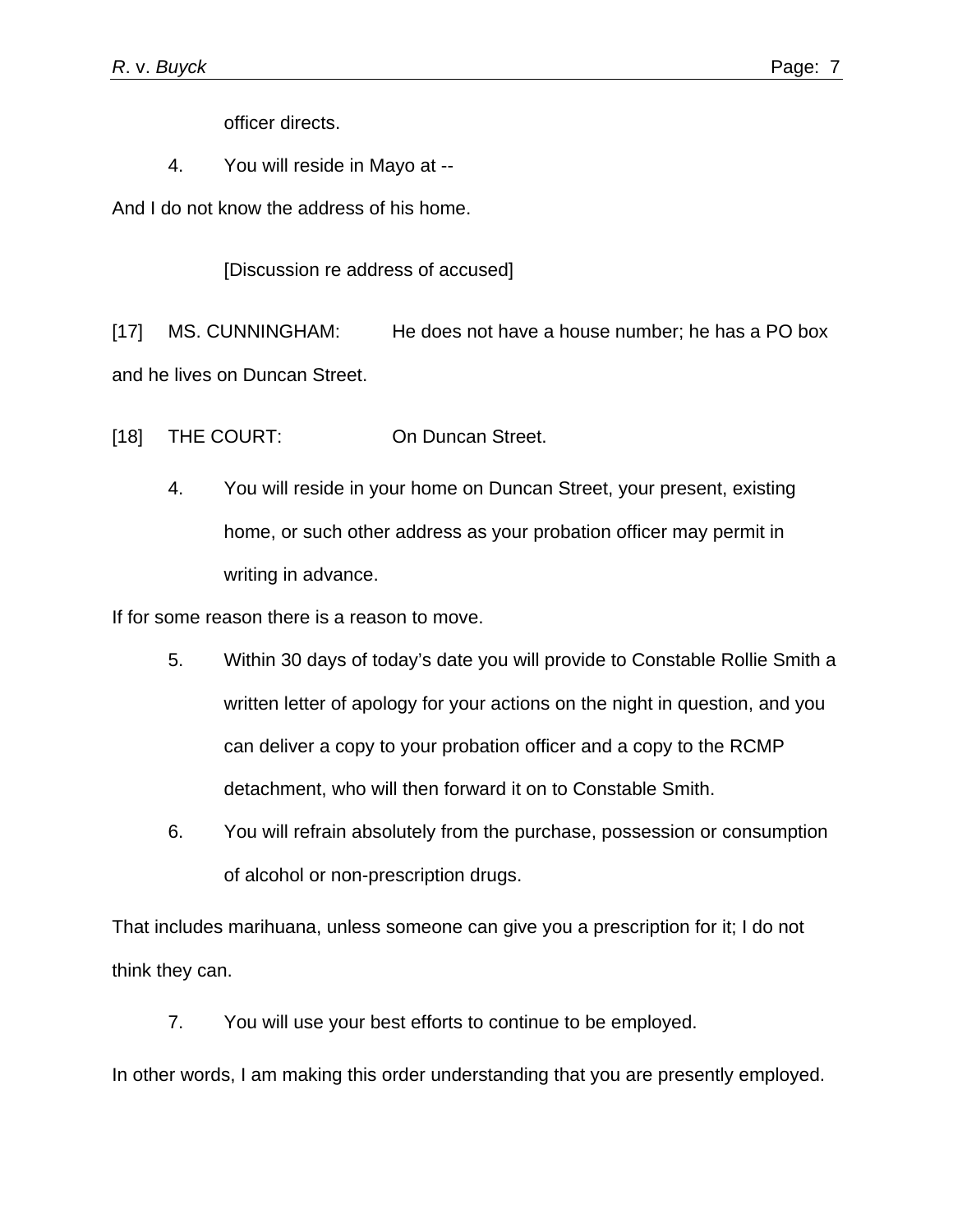I anticipate you will continue to be employed, but if for some reason you get laid off, you will use your best efforts to obtain and maintain employment. Do you understand?

[19] THE ACCUSED: Yes.

[20] THE COURT:

8. For the first six months of this sentence you will be under house arrest, during which time you will remain on your property at the Duncan Street residence except for going directly to and from your place of employment and participating in your employment thereat, and for a period of one hour each day between 6:30 p.m. and 7:30 p.m., in which time you are to visit your mother.

In other words, what I am saying there is I understand from the representations that you visit your mother once a day to provide her with assistance. That visit will be between 6:30 and 7:30 if you are going to make it. If for some reason you are not going to go, then, fine, you will be under your house arrest. But you have this window of opportunity to visit your mother between 6:30 and 7:30 p.m. each day.

9. For the following six months, after the initial six months of house arrest, you will be subject to a curfew from 10:00 p.m. to 5:00 a.m., seven days a week, except for such times as you are involved in community service projects as directed by your probation officer.

I am having a little difficulty trying to figure out how you would be doing projects after 10:00, but since I am not aware of what projects they are going to be, you have that exemption and that exemption only.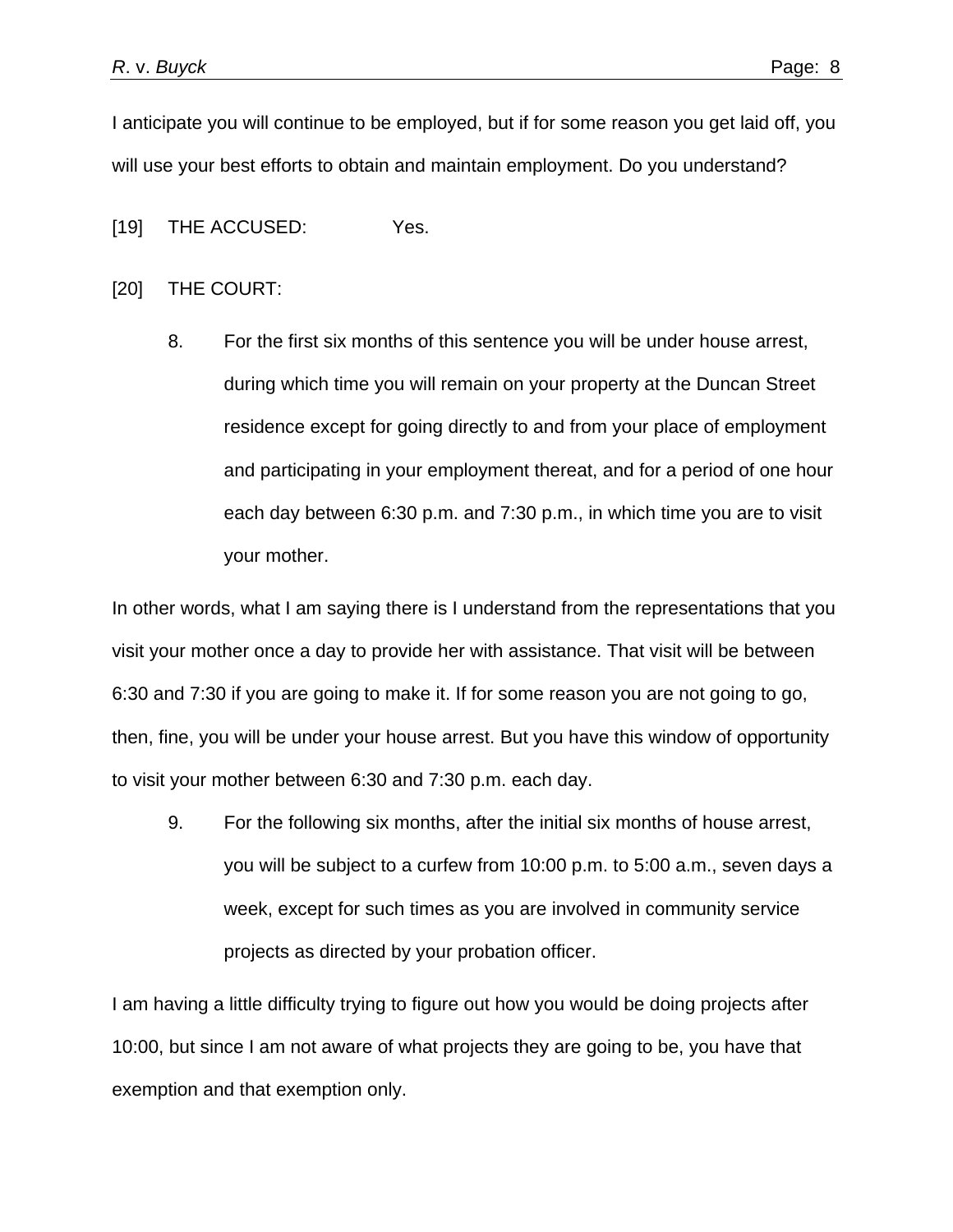[21] Those, then, are the conditions of the conditional sentence order. For the probation of one year following the 18-month conditional sentence order, the only conditions I make, other than the statutory ones, are that:

- 1. You attend upon your probation officer as and when he or she directs.
- 2. You enrol in and complete such treatment and counselling as your probation officer directs.

[22] In addition, there will be a DNA warrant for the taking of your DNA. With respect to the firearms prohibition, I will come back to that in a moment, because hopefully you two counsel have figured that out over the break, as to whether it is mandatory or discretionary, unless you can tell me now, by agreement, it is mandatory or discretionary; do you agree?

[23] MR. SINCLAIR: I don't think we agree.

[24] MS. CUNNINGHAM: I think we'll need a moment. We didn't discuss it and it's still just --

[25] THE COURT: All right. I am going to continue.

[26] I want you, sir, and particularly the members of the community, to know that I certainly do not view this sentence as a soft one. To the contrary, had I sentenced you to jail for nine months or a year, you would be out of jail and back in the community probably within four or five months, with good behaviour, maybe six. But with the conditional sentence order I have imposed, while you will be at home, you will be under strict conditions for one and one-half years, followed by a further one year of probation,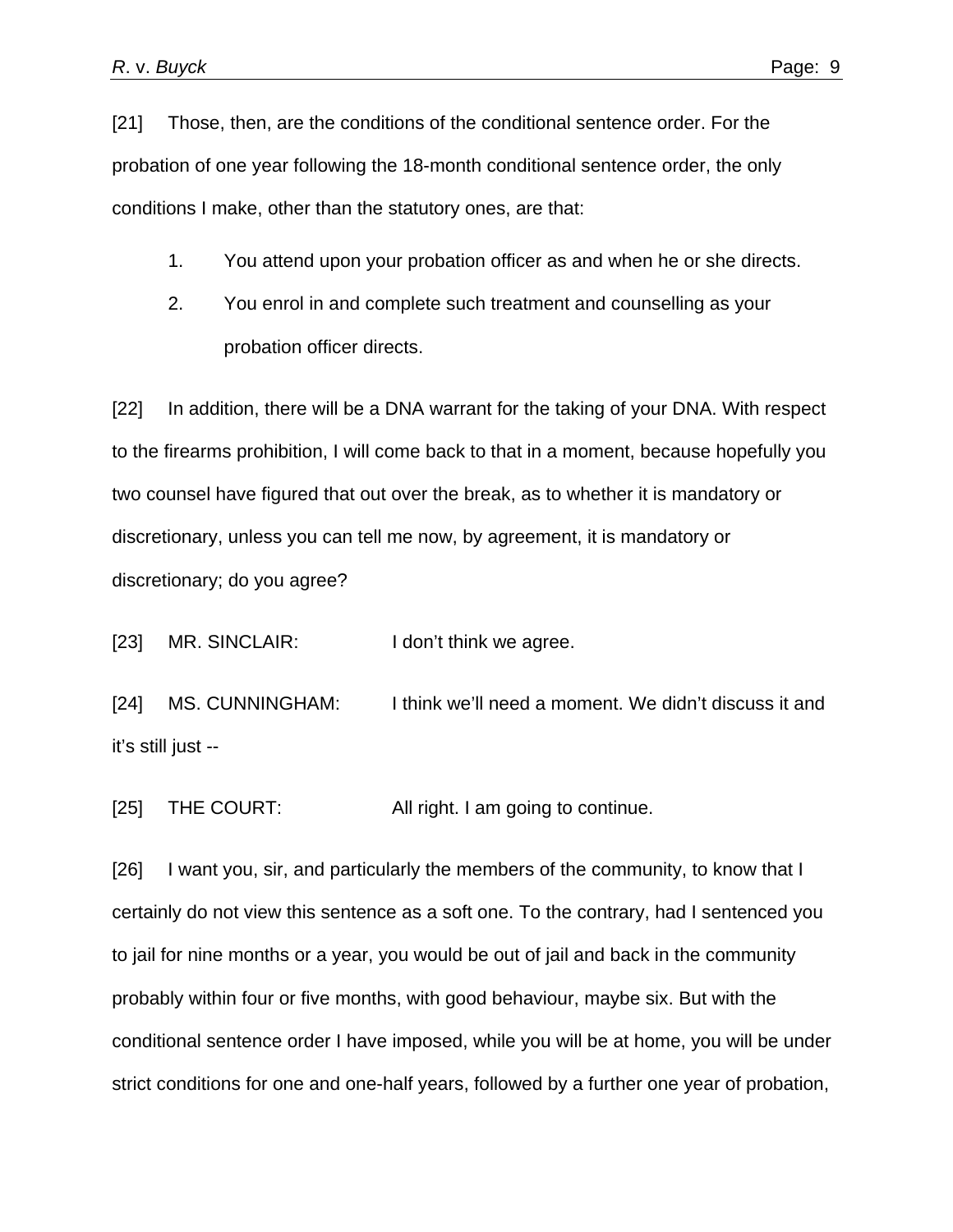and, as your counsel will explain to you, if you breach any of the conditions of the conditional sentence order, I can collapse the order and send you to jail to complete all or any part of the 18-month sentence, and there is no remission, there is no time off for good behaviour for a conditional sentence order. You will be under this strict supervision and under these conditions for a full year and a half.

[27] Let me say this, also. In agreeing to impose a conditional sentence order instead of jail, I have relied considerably on the submissions made by Chief Mervyn and the others about the community supporting Mr. Buyck, and therefore, you, the community, have an obligation and the responsibility to ensure that Mr. Buyck lives up to his obligations and complies with the conditions I have set out. I am satisfied from what I heard this morning that you will do so.

[28] Mr. Buyck, I have taken you at your word with respect to your submission that you sincerely want to deal with this demon that seems to be present in you, and while you have controlled it for ten years, it got out of hand, it got out on December 10, 2005, and you now realize it is not simply a matter of alcohol, that there is something else there, and that you want to deal with it. You have a daughter. You have a new life that you have started ten years ago when you stopped drinking alcohol. You do not need the marihuana. You can take up running or something to get the same good feelings. So I am taking you at your word, and all I can say is, if you do not come through, you will have only yourself to blame and you will suffer the consequence.

[29] So that is my decision. Are there any other conditions that are usual that I have overlooked?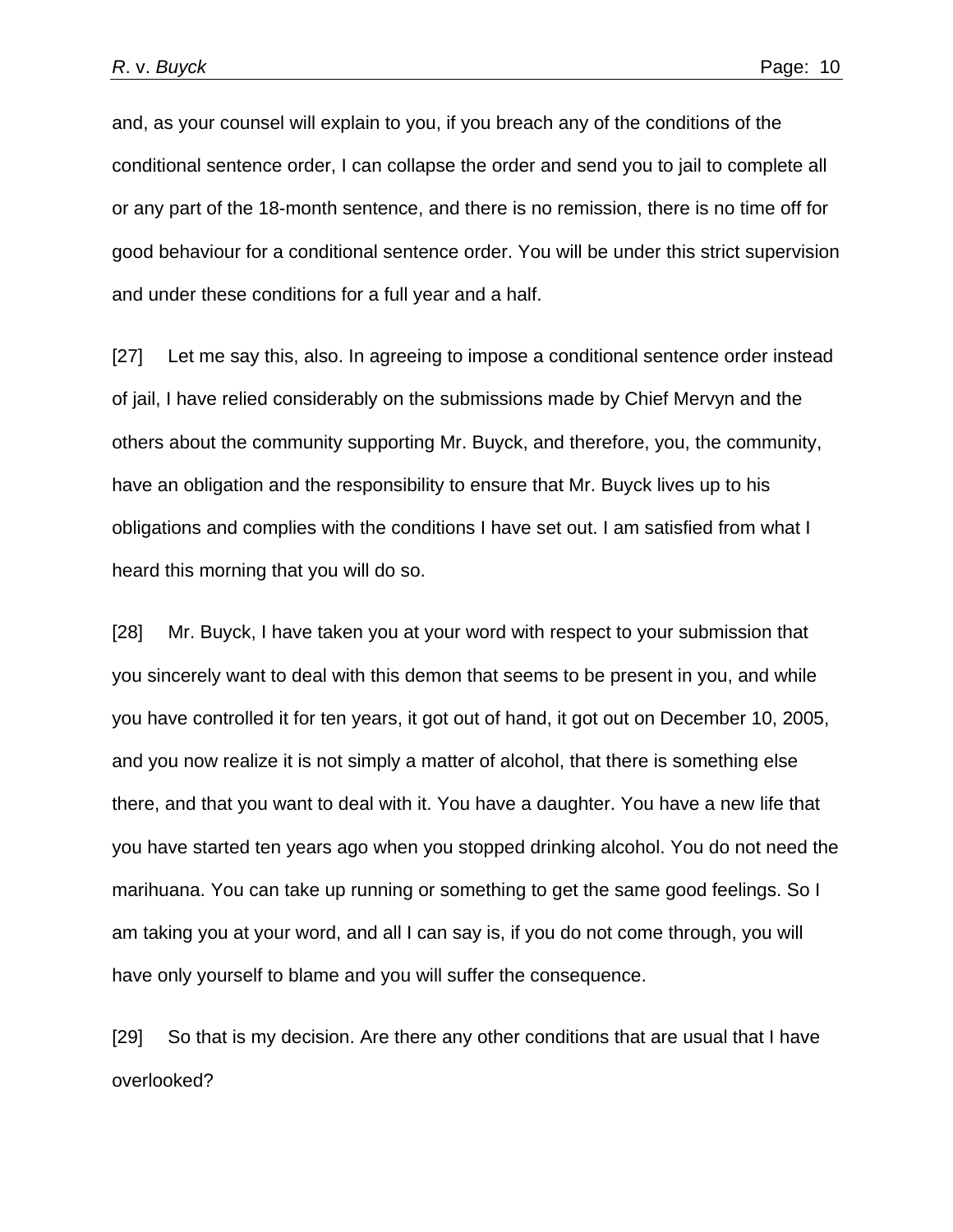[30] MS. CUNNINGHAM: There's just -- I may have heard you wrong, but just in terms of clarifying, the first six months he can visit his mother at a specific time.

[31] THE COURT: Between 6:30 and 7:30. I thought he got home from work at 6:00; that is why I said 6:30 to 7:30.

[32] MS. CUNNINGHAM: I think he works much, much later, and he --

[33] THE ACCUSED: Well, no. Yeah, I get home about 6:00, either ten to or ten after 6:00, but around six o'clock I usually get home.

[34] MS. CUNNINGHAM: Okay.

[35] THE COURT: If there is another time, if he wants 7:00 to 8:00, it does not matter to me particularly. The point is there is only one hour in which to do this, and it has to be a specified hour so that the police can monitor.

[36] MS. CUNNINGHAM: And also the next six months you speak of a curfew.

[37] THE COURT: Curfew. 10:00 p.m. to 5:00 a.m.

[38] MS. CUNNINGHAM: I understand that. Now, there is just one other condition, is that sometimes things might arise that we haven't contemplated today, in terms of change of employment or different things, and often there's a condition that, unless there's written permission of your conditional sentence supervisor, so I would request that and --

[39] THE COURT: Any objection to that, Crown?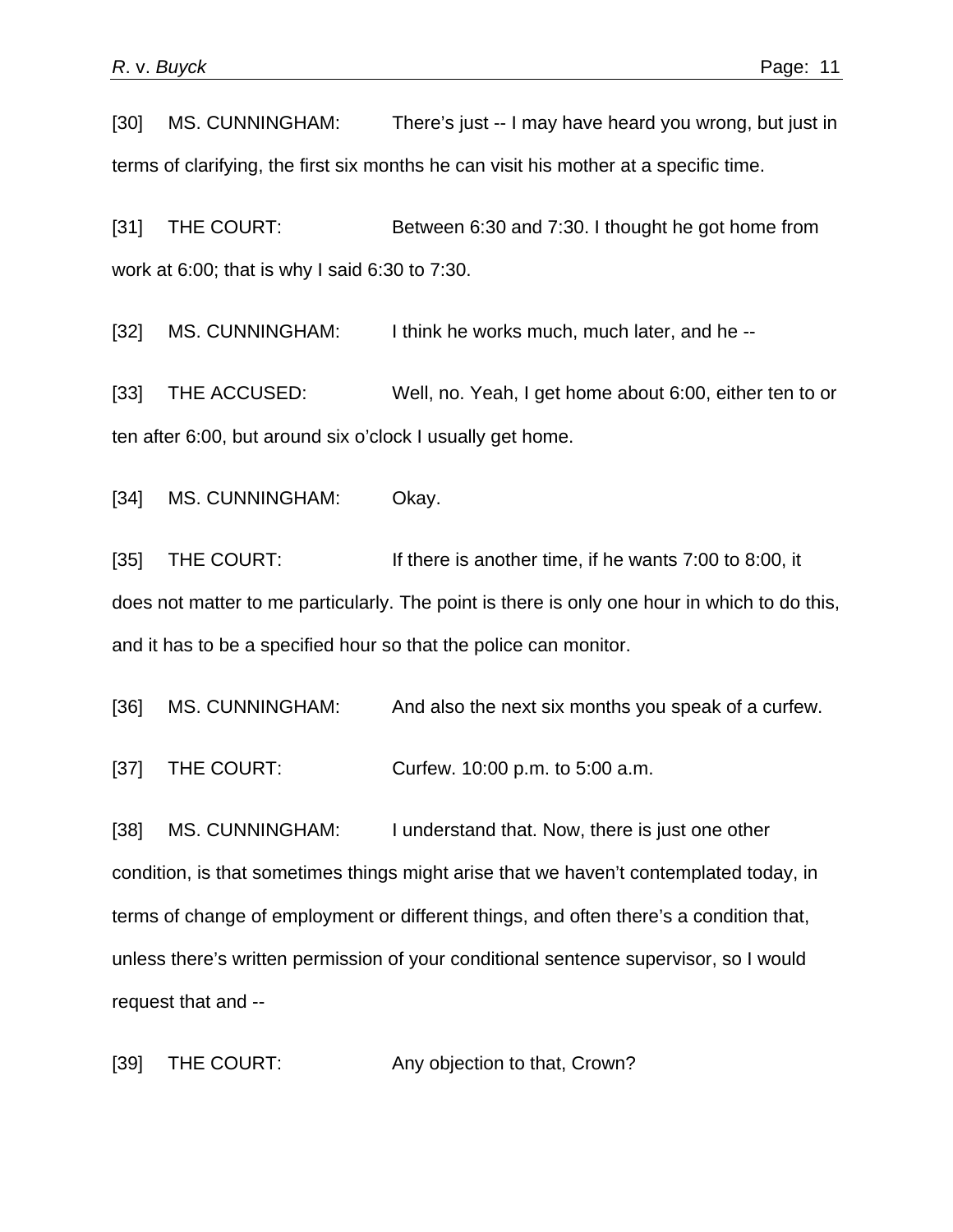[40] MR. SINCLAIR: No.

[41] THE COURT: All right, then that will be added in as to both the curfew and the house arrest:

8. … In terms of the timing, it can be adjusted in writing in advance by the conditional sentence order supervisor.

[42] MS. CUNNINGHAM: And there was one other person, besides his mother and his daughter, who is dependent on him as well, and that's Freddy (phonetic) Moses, who he often takes care of. And we don't have to --

[43] THE COURT: I cannot do anything about that. If, in fact, the conditional sentence - I am going to call him the probation officer, it is easier to say - if the probation officer wants to make that as part and parcel of his community service then that seems to fall within some of this anyhow.

[44] MS. CUNNINGHAM: And for the first six months, that's not --

[45] THE COURT: Not contemplated.

[46] MS. CUNNINGHAM: - - contemplated, okay. Thank you. I just want to make that clear.

[47] THE ACCUSED: I had a question. About my trapping there, can I still do that or --

[48] THE COURT: Only in these hours.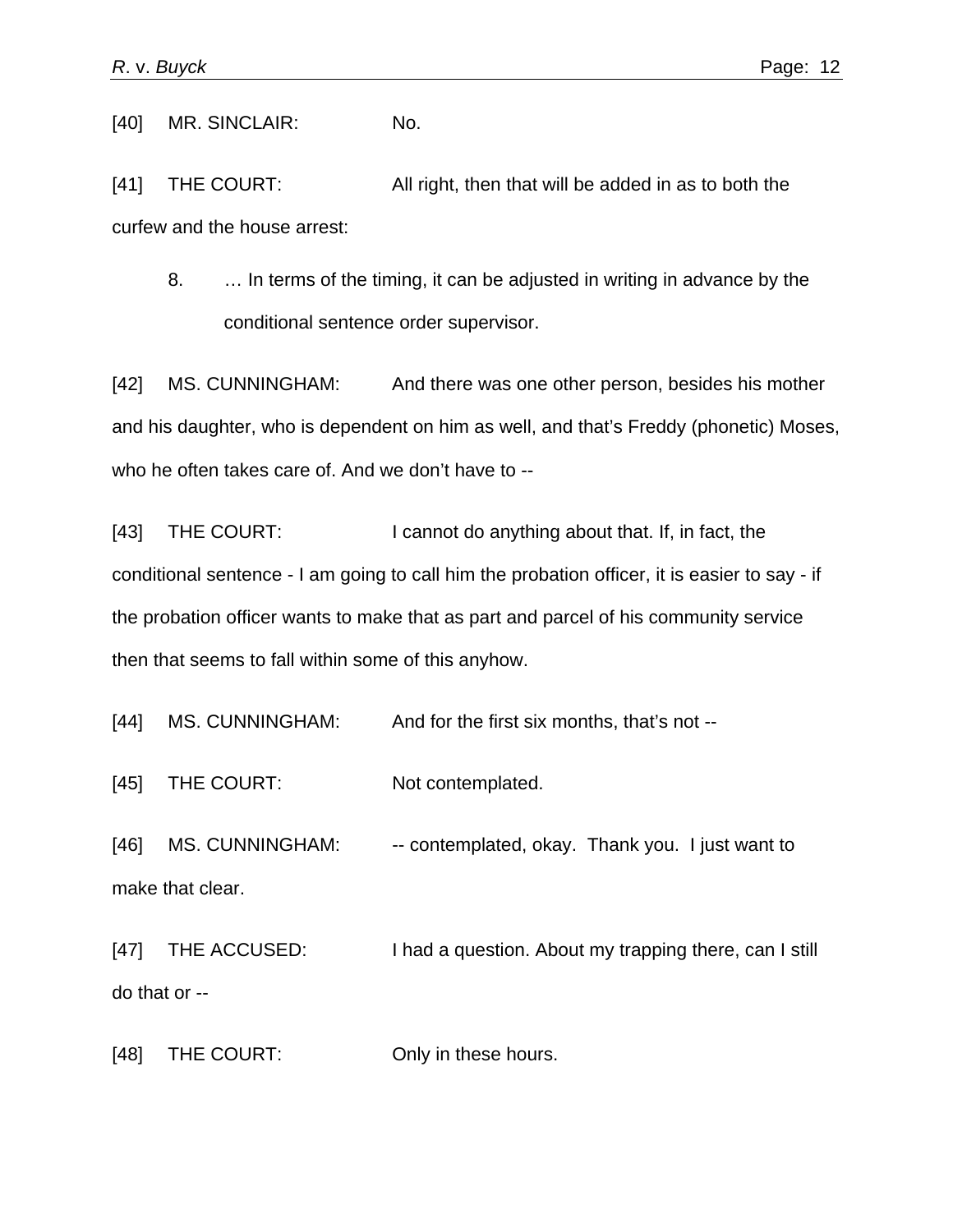[49] THE ACCUSED: Only in those hours.

[50] THE COURT: You could not be doing it if you were sitting in jail, at all, could you?

[51] MR. SINCLAIR: We sometimes see a condition requiring the offender to carry a copy of the order on their person at all times when they're outside of their house.

[52] THE COURT: Yes. Although realistically, in Mayo, I assume everybody will know about the order; certainly the police will.

[53] MR. SINCLAIR: It might be a worthwhile reminder to Mr. Buyck himself.

[54] THE COURT: All right.

10. You will carry a copy of the order on your person at all times when you are away from the home.

So that if someone asks you to see it, maybe a new policeman or something, you can give it.

[55] MR. SINCLAIR: In the past we have seen conditions which require the subject of the order to provide a breath or a urine sample to a peace officer with reasonable grounds to believe that the -- it's usually an abstain alcohol condition; in this case it might be the abstain marihuana condition, to provide a sample. There is some case law from the Supreme Court of Canada, *R.* v. *Shoker*, [2006] S.C.J. No. 44, that says that that type of condition is not valid with respect to probation orders but the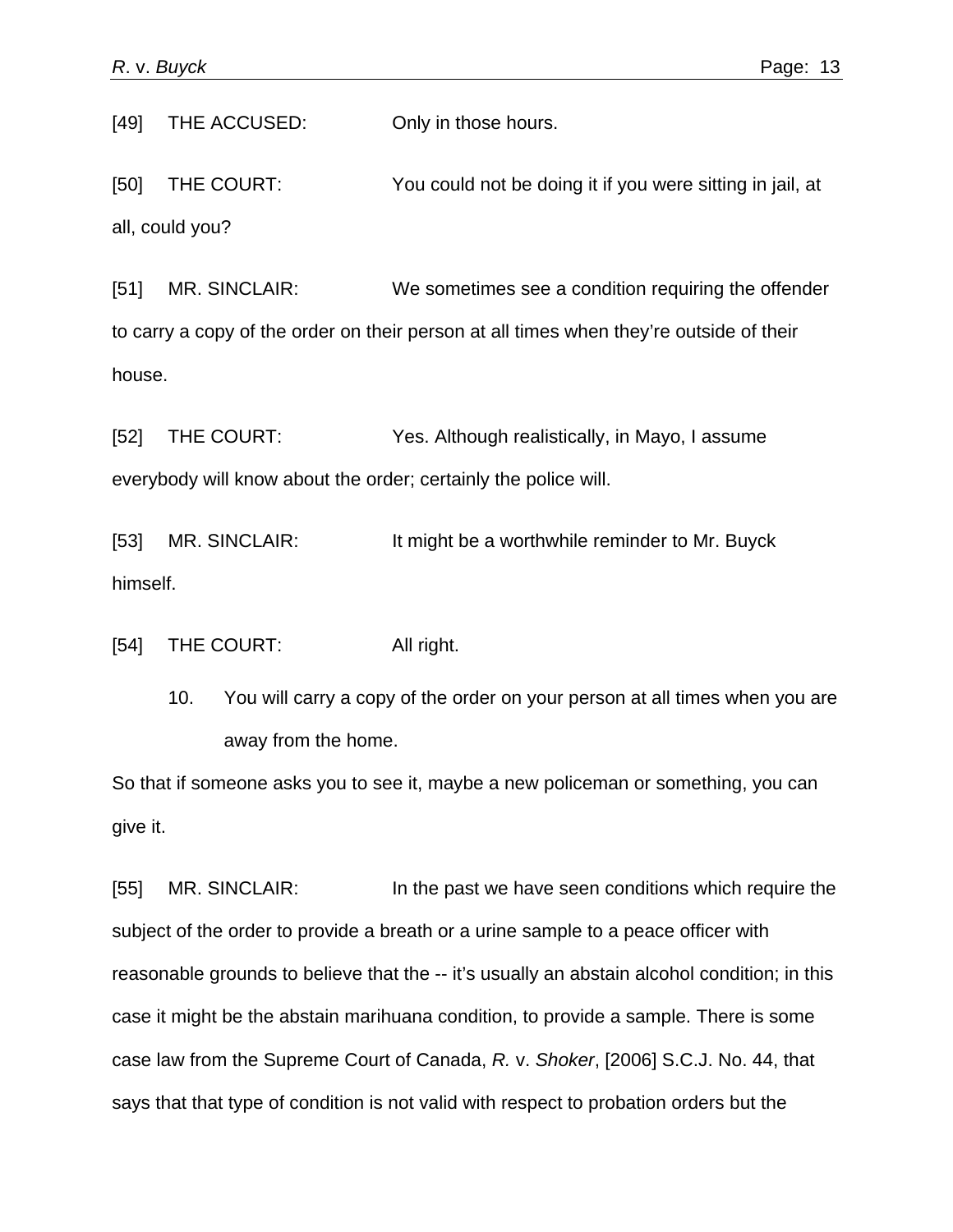jurisprudence is unsettled with respect to conditional sentence orders. And certainly he wouldn't be allowed to smoke pot in prison.

[56] THE COURT: Right. And I have made a condition he cannot smoke it on the CSO. What I have not done --

[57] MR. SINCLAIR: Right. But to detect that --

[58] THE COURT: What I have not done is, basically, done away with his privacy right in that regard, in terms of self-incrimination. So I do not -- I have never done that kind of a provision; I do not intend to start now, until the Court above me tells me otherwise.

[59] MR. SINCLAIR: All right. That's fine. Then those were my only

comments. With respect to the firearms prohibition order, s. 109 says that:

Where a person is convicted … of

(a) an indictable offence in … which violence against a person was used, threatened or attempted and for which the person may be sentenced to imprisonment for ten years or more,

…

the court … shall ….

- [60] THE COURT: But was that the law when this offence took place?
- [61] MR. SINCLAIR: Yes. Section 109 hasn't --
- [62] THE COURT: Has not changed?
- [63] MR. SINCLAIR: -- hasn't changed, no.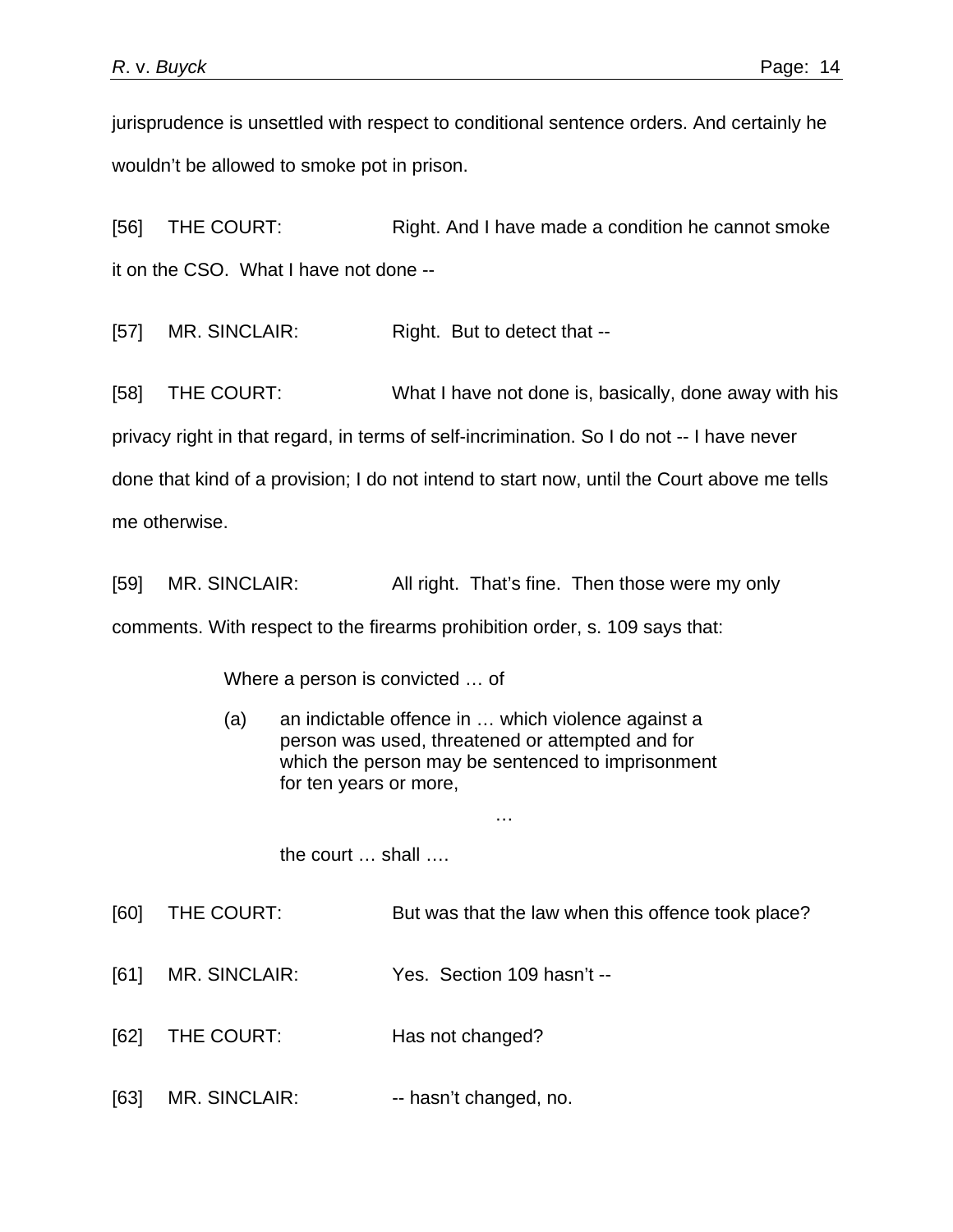[64] THE COURT: Then how is it --

[65] MS. CUNNINGHAM: I thought I read the section that the offence that we were dealing with was -- the maximum was ten years, not offence of ten years or more, which made it mandatory. But I could read through that further, if I need to.

[66] THE COURT: Well, it seems to me if the maximum is ten, that equals ten or more, because the ten is the figure, is it not?

[67] MS. CUNNINGHAM: Well, I thought, when I read this last night, that ten years or more, there's under ten years and then there's ten years plus a day, as in the sentencing regime. And since his offence, that's the maximum, that I thought it contemplated as a -- as a mandatory prohibition order things that were over ten years, not under ten.

[68] THE COURT: No, I think the way I read that it is ten years or more.

[69] MS. CUNNINGHAM: Well, if that's the case, then that would be a mandatory order. I thought it was a discretionary order.

[70] THE COURT: I did not think it was discretionary, so there will be a firearms and explosives prohibition.

[71] MR. SINCLAIR: Ten years.

[72] THE COURT: Ten years. And I am not sure what you do here. I know in Nunavut there are sometimes provisions or you can make an application if you have --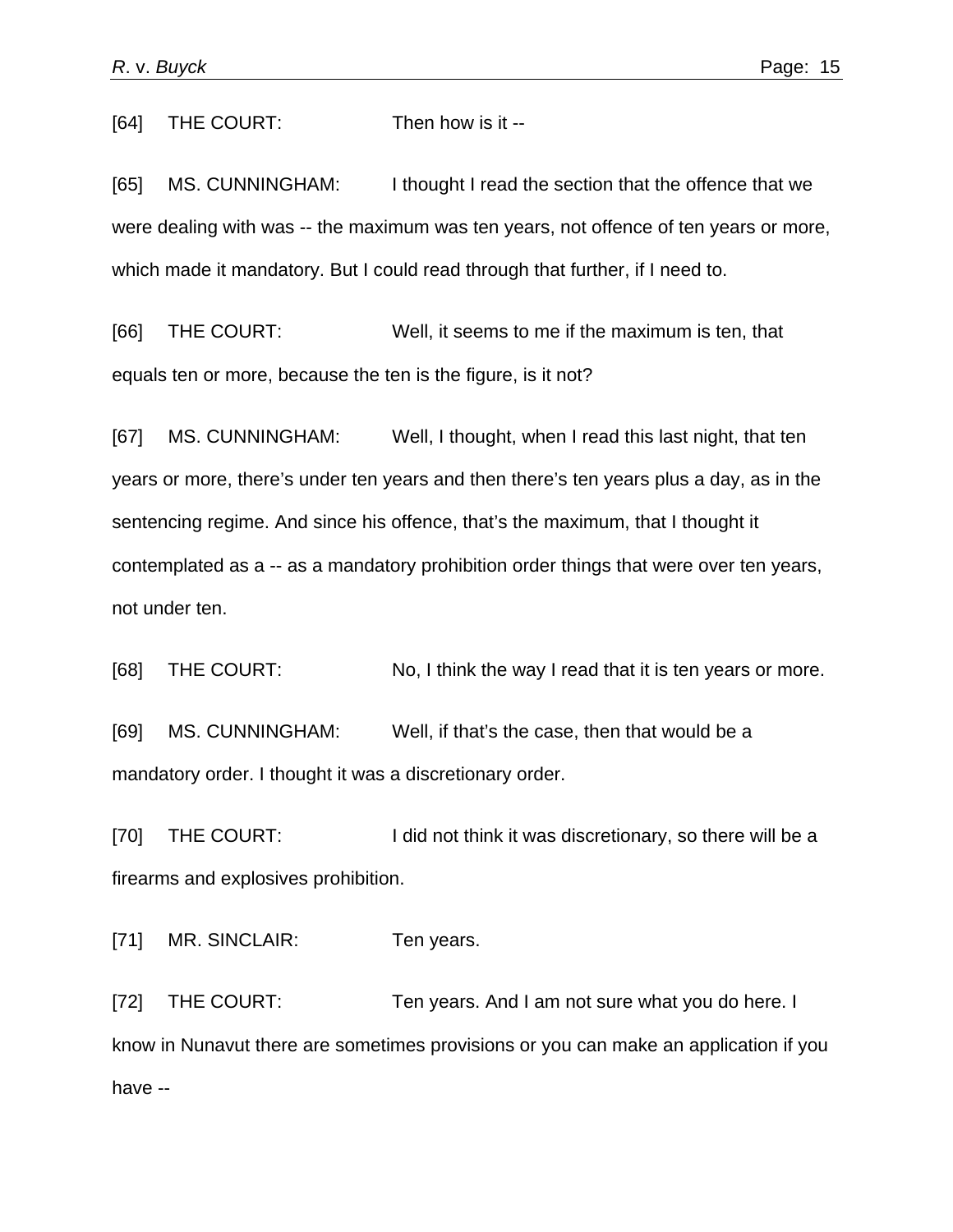[73] MR. SINCLAIR: Section 113.

[74] MS. CUNNINGHAM: That's s. 113, and I would make an application, based on the evidence we've heard today about Mr. Buyck being a subsistence provider for family members and community, that there be an exception for the purposes of subsistence hunting only.

[75] MR. SINCLAIR: In my submission, based on Mr. Buyck's antecedents, he's not someone who should be allowed the privilege of possessing a firearm whatsoever and --

[76] THE COURT: Has he possessed one already?

[77] MR. SINCLAIR: He has in the past. He doesn't now, that I know of, and I don't know whether he's licensed to possess one. I mean this is largely going to be an administrative decision by the chief firearms officer.

[78] THE COURT: Right. Why does that decision have to be made today by me? And the reason I say that is I would think, if I were in Mr. Buyck's position, I would like to establish a little bit of a track record before I made an application like that.

[79] MS. CUNNINGHAM: I think that's -- that's one thing that I did think about. And I know that before he ever does be able to hunt for subsistence purposes he's going to have to work through FAC issues, which his criminal record takes into it. It's just that we're before you today asking for it, and you've heard the evidence.

[80] THE COURT: Right.